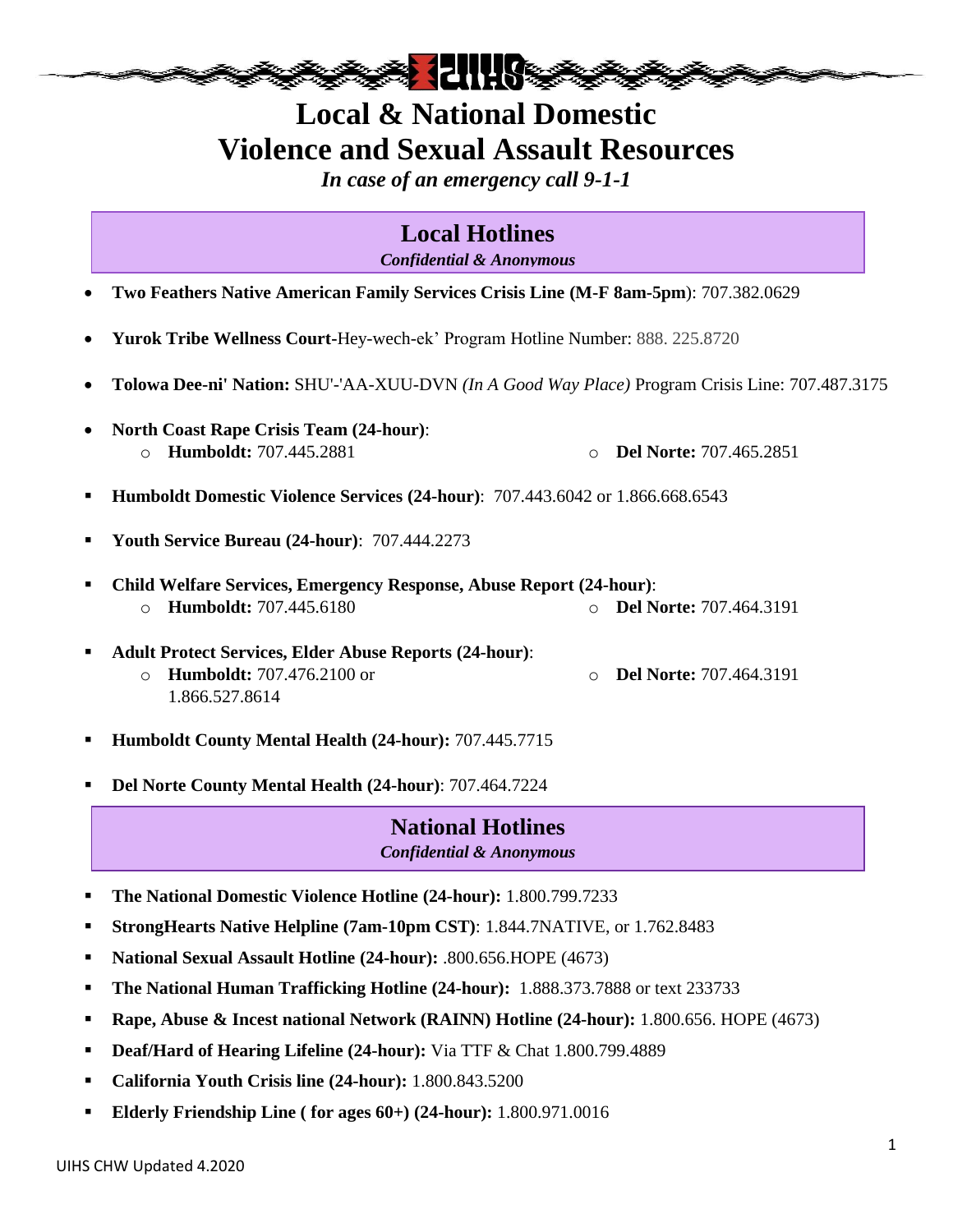

**The Trevor Project (for LGBTQ youth) (24-hour):** 1.866.488.7386

## **Local & National Domestic Violence and Sexual Assault Resources**

*In case of an emergency call 9-1-1*

### . **Local Tribal Resources**

- **United Indian Health Services, Inc.**
	- o *Behavioral Health Department* **(**telehealth appointments now available)
		- Potawot: 707.825.5060
		- Crescent City-Elk Valley: 707.464-5711

#### **United Indian Health Services, Inc.-Community Health and Wellness Department**

- o *Mending the Circle*
	- **Provides trainings, outreach and educational resources to victims and survivors of** domestic and sexual violence, in addition to the larger community in order to better detect and respond to domestic and sexual violence. Services are limited at this time.
	- Contact Alissa Leigh or Rob England at 707.825.5070 for assistance.

#### **Two Feathers Native American Family Services**

- o *Domestic Violence Program*
	- Provides direct services, education and advocacy. Current services include, but are not limited to: case management, crisis intervention, crisis counseling, referral services, emergency shelter, and client transportation. Services are limited at this time.
	- **Crisis Line (M-F 8am-5pm): 707.382.0629**
	- Website:<https://twofeathers-nafs.org/>
- **Yurok Tribe Wellness Court**
	- o *Hey-wech-ek' Program*
		- Provides assistance and services for victims and survivors of domestic violence, sexual assault, dating violence, stalking, and family violence. Services are limited at this time.
		- To reach an Advocate:
			- Erika Meyer, Klamath: 707. 951.9735
			- Kapoon Tripp, Eureka: 707.951.6553
		- Program Hotline Number: (888) 225-8720
		- Website:<https://yuroktribalcourt.org/hey-wech-ek-program-i-survive/>
- **Tolowa Dee-ni' Nation**
	- o *SHU'-'AA-XUU-DVN (In A Good Way Place) Domestic Violence/Sexual Assault Program*
		- **Provides domestic violence and sexual assault services to any tribally affiliated person** that has experienced domestic violence/sexual assault. Services are limited at this time.
		- Confidential 24-hour Crisis Line: 707.487.3175
		- Website:<https://www.tolowa-nsn.gov/departments/cfs/>
- **Hoopa Valley Tribe**
	- o *Hoopa Office of Domestic Violence and Sexual Assault Program*